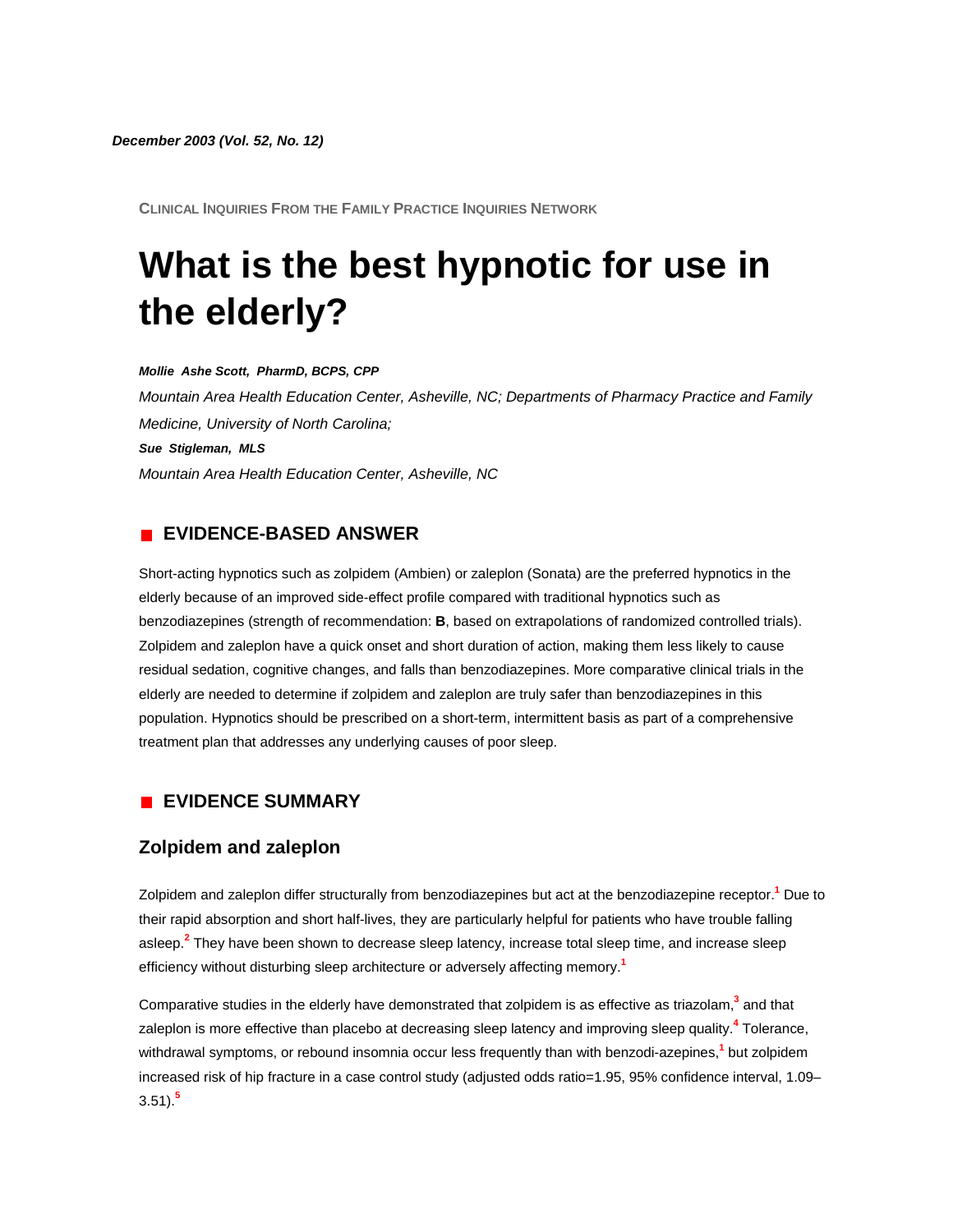Side effects of zolpidem and zaleplon are considered dose-related, and a lower dose of 5 mg is recommended for older patient[s.](http://www.jfponline.com/Pages.asp?AID=1599&issue=December_2003&UID=#bib2)**<sup>2</sup>** Efficacy of intermittent use of zolpidem has been demonstrated in clinical studie[s,](http://www.jfponline.com/Pages.asp?AID=1599&issue=December_2003&UID=#bib1)**<sup>1</sup>** a practice that could potentially decrease risk of side effects. Overall, if a hypnotic is desired for an older adult, zolpidem and zaleplon are preferred because of their improved side-effect profiles compared with older hypnotics such as benzodiazepines, chloral hydrate, over-the-counter sleep aids, and antidepressants (see **[Table](http://www.jfponline.com/Pages.asp?AID=1599&issue=December_2003&UID=#5212JFP_Clinicallnquiries3-tab1)** ).

| <b>Hypnotic</b>                     | <b>Adverse effect</b>                                                                                                                                                                                                                |
|-------------------------------------|--------------------------------------------------------------------------------------------------------------------------------------------------------------------------------------------------------------------------------------|
| <b>Benzodiazepines</b>              | Somnolence, anterograde amnesia, falls, hip fracture,<br>rebound insomnia, tolerance, dependence, impaired<br>sleep architecture <sup>2,3,5</sup>                                                                                    |
| <b>Antihistamines</b>               | Somnolence, dry mouth, constipation, urinary retention,<br>blurred vision, cognitive changes <sup>3</sup>                                                                                                                            |
| Valerian                            | Headache, excitability, uneasiness, cardiac disturbances,<br>insomnia, drowsiness, withdrawal symptoms <sup>10</sup>                                                                                                                 |
| <b>Melatonin</b>                    | Headache, depressive symptoms, daytime fatigue and<br>drowsiness, dizziness, abdominal cramps, reduced<br>alertness <sup>10</sup>                                                                                                    |
| <b>Chloral hydrate</b>              | Nausea, vomiting, diarrhea, may increase effects of<br>warfarin, overdose potential <sup>3,8</sup>                                                                                                                                   |
| <b>Tricyclic</b><br>antidepressants | Dry mouth, constipation, urinary retention, blurred vision,<br>cognitive changes, orthostatic hypotension, somnolence,<br>worsening of chronic heart failure, overdose potential,<br>cardiac conduction abnormalities <sup>2,3</sup> |
| <b>Trazodone</b>                    | Somnolence, orthostatic hypotension, dry mouth,<br>priapism <sup>3</sup>                                                                                                                                                             |
| Zolpidem                            | Drowsiness, headache, dizziness, somnolence, fatigue,<br>agitation, nightmares, diarrhea, myalgia, arthralgia,<br>anterograde amnesia <sup>1,10</sup>                                                                                |
| Zaleplon                            | Headache, dizziness, somnolence, short-term amnesic<br>effects, next-day memory impairment, mild rebound<br>insomnia <sup>1,10</sup>                                                                                                 |

# **Adverse effects of hypnotics in the elderly**

# **Benzodiazepines**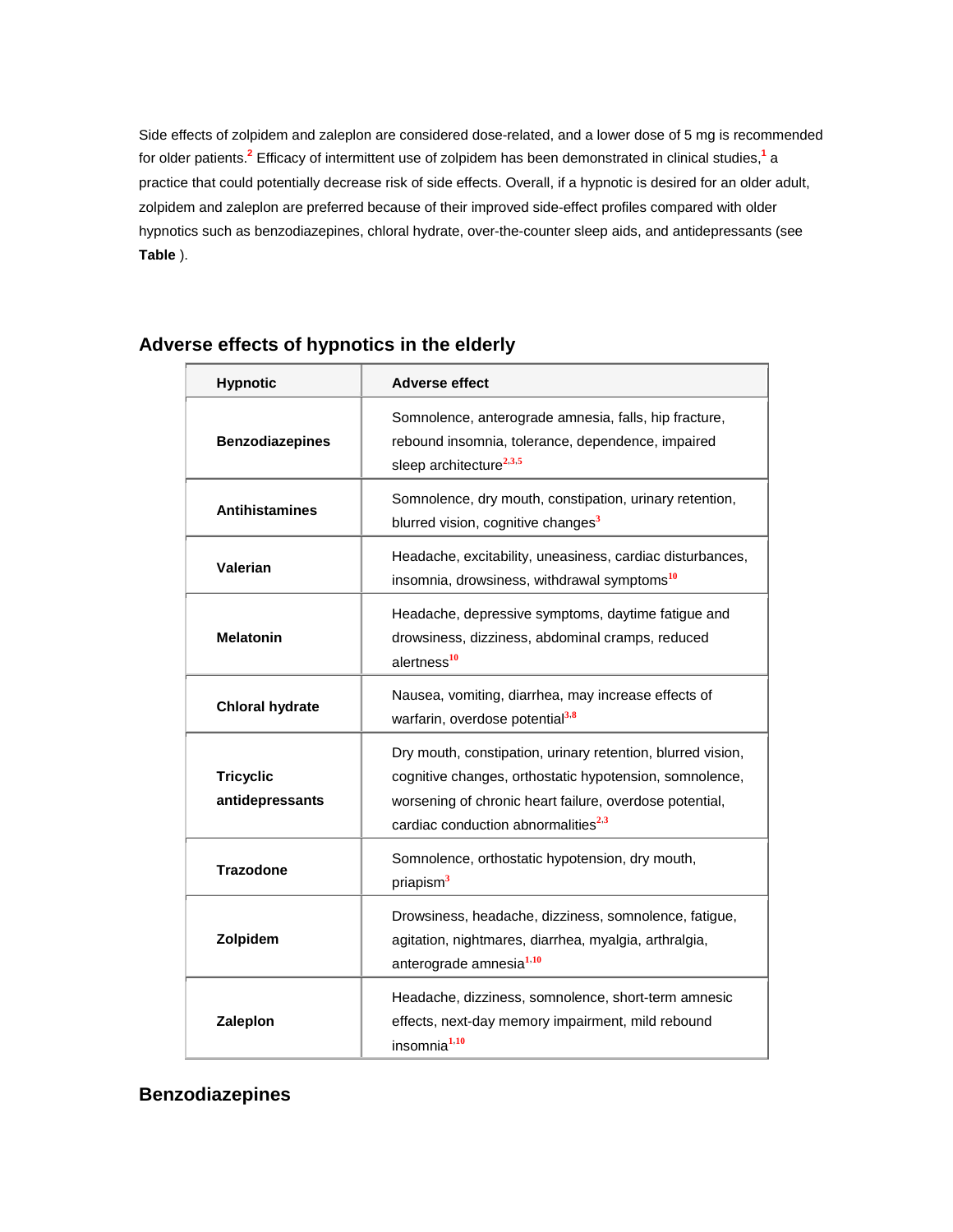Benzodiazepines have been used since the 1960s for their hypnotic, anxiolytic, anticonvulsant, musclerelaxing, and amnesic properties. A recent meta-analysis showed that benzodiazepines improve sleep latency by only 4.2 minutes compared with placeb[o.](http://www.jfponline.com/Pages.asp?AID=1599&issue=December_2003&UID=#bib6)**<sup>6</sup>** Although benzodiazepines increase sleep time and efficiency, patients quickly develop tolerance to the hypnotic effects[.](http://www.jfponline.com/Pages.asp?AID=1599&issue=December_2003&UID=#bib7)**<sup>7</sup>** Additional problems associated with benzodiazepines include dependence, rebound insomnia, residual sedation, falls, hip fractures, and detrimental effects on sleep architectur[e.](http://www.jfponline.com/Pages.asp?AID=1599&issue=December_2003&UID=#bib7)**<sup>7</sup>**

# **Chloral hydrate**

Chloral hydrate has a narrow therapeutic index and is not recommended for the treatment of insomni[a.](http://www.jfponline.com/Pages.asp?AID=1599&issue=December_2003&UID=#bib8)**<sup>8</sup>** Tolerance to its effects develops after only 2 weeks of use, and drug interactions with warfarin can occu[r.](http://www.jfponline.com/Pages.asp?AID=1599&issue=December_2003&UID=#bib2)**<sup>2</sup>**

### **Over-the-counter sleep aids**

Most over-the-counter sleep aids contain diphen-hydramine, a long-acting antihistamine that is considered less effective than benzodiazepines. The anticholinergic properties of antihistamines can result in cognitive changes and urinary retention in the elderl[y.](http://www.jfponline.com/Pages.asp?AID=1599&issue=December_2003&UID=#bib8)**<sup>8</sup>** Melatonin and valerian are "natural" hypnotics that are available without a prescriptio[n,](http://www.jfponline.com/Pages.asp?AID=1599&issue=December_2003&UID=#bib9)**<sup>9</sup>** but their safety and efficacy are not regulated by the FD[A.](http://www.jfponline.com/Pages.asp?AID=1599&issue=December_2003&UID=#bib8)**<sup>8</sup>**

# **Antidepressants**

Antidepressants with sedative effects, such as tricyclic antidepressants and trazodone, have been used for insomnia, but minimal data support the efficacy or safety of this approac[h.](http://www.jfponline.com/Pages.asp?AID=1599&issue=December_2003&UID=#bib8)**<sup>8</sup>** Tricyclic antidepressants may exacerbate restless legs syndrome and periodic limb movement disorde[r,](http://www.jfponline.com/Pages.asp?AID=1599&issue=December_2003&UID=#bib8)**<sup>8</sup>** cause anticholinergic side effects, worsen chronic heart failure, and cause ortho-static hypotension and fall[s.](http://www.jfponline.com/Pages.asp?AID=1599&issue=December_2003&UID=#bib2)**<sup>2</sup>** Although tra-zodone is not a tricyclic antidepressant, it can cause dry mouth, orthostatic hypotension, and (rarely) priapis[m.](http://www.jfponline.com/Pages.asp?AID=1599&issue=December_2003&UID=#bib2)**<sup>2</sup>**

# **RECOMMENDATIONS FROM OTHERS**

A Canadian consensus statement published in 2003 supports the use of non-benzodiazepines such as zolpidem and zaleplon due to improved tolerability, and less withdrawal and abuse potential compared with benzodiazepine[s.](http://www.jfponline.com/Pages.asp?AID=1599&issue=December_2003&UID=#bib7)**<sup>7</sup>** The National Heart, Lung and Blood Institute Working Group on Insomnia recommends the use of short-acting hypnotics for short-term management of insomnia, but does not differentiate between shortacting benzodiazepines and the newer hypnotics such as zolpidem and zale-plo[n.](http://www.jfponline.com/Pages.asp?AID=1599&issue=December_2003&UID=#bib8)**<sup>8</sup>** Geriatric experts recommend that long-acting benzodiazepines, barbiturates, and amitriptyline be avoided in the elderly due to the risk of adverse drug events.**[10](http://www.jfponline.com/Pages.asp?AID=1599&issue=December_2003&UID=#bib10)**

**CLINICAL COMMENTARY**

# **Question the patient about sleep habits**

*David Cravens, MD, MSPH*